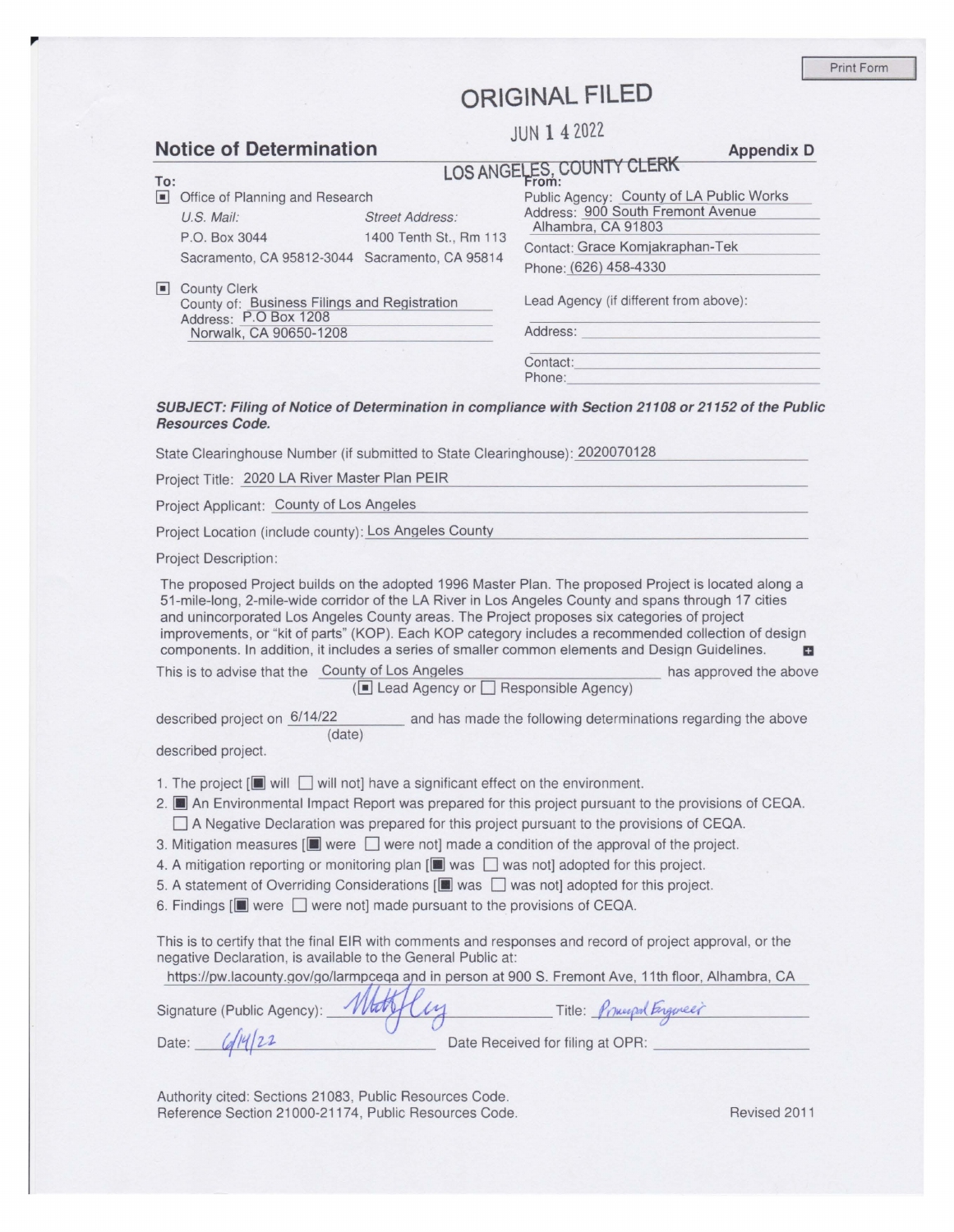| State of California-Natural Resources Agency<br>CALIFORNIA DEPARTMENT OF FISH AND WILDLIFE |                 |                                         |              |                    |  |
|--------------------------------------------------------------------------------------------|-----------------|-----------------------------------------|--------------|--------------------|--|
| 2022 ENVIRONMENTAL FILING FEE CASH RECEIPT                                                 |                 | <b>RECEIPT#</b>                         |              |                    |  |
|                                                                                            |                 | 202206140500024                         |              |                    |  |
|                                                                                            |                 | STATE CLEARING HOUSE # (If applicable)  |              |                    |  |
| SEE INSTRUCTIONS ON REVERSE. TYPE OR PRINT CLEARLY                                         |                 | 2020070128                              |              |                    |  |
| <b>LEAD AGENCY</b>                                                                         |                 |                                         | <b>DATE</b>  |                    |  |
| COUNTY OF LA PUBLIC WORKS                                                                  |                 |                                         |              | 06/14/2022         |  |
| COUNTY/STATE AGENCY OF FILING                                                              |                 | DOCUMENT NUMBER                         |              |                    |  |
| <b>LOS ANGELES</b>                                                                         |                 |                                         |              | 2022129503         |  |
| PROJECT TITLE                                                                              |                 |                                         |              |                    |  |
| 2020 LA RIVER MASTER PLAN PEIR                                                             |                 |                                         |              |                    |  |
| PROJECT APPLICANT NAME                                                                     |                 |                                         |              | PHONE NUMBER       |  |
| <b>GRACE KOMJAKRAPHAN-TED</b>                                                              |                 |                                         |              | $(626)458 - 4330$  |  |
| PROJECT APPLICANT ADDRESS                                                                  | <b>CITY</b>     | <b>STATE</b>                            |              | ZIP CODE           |  |
| 900 SOUTH FREMONT AVENUE<br>PROJECT APPLICANT (Check appropriate box):                     | <b>ALHAMBRA</b> | CA                                      | 91803        |                    |  |
| ☑ Local Public Agency<br>School District<br>□ Other Special District                       |                 | □ State Agency<br>$\Box$ Private Entity |              |                    |  |
| <b>CHECK APPLICABLE FEES:</b>                                                              |                 |                                         |              |                    |  |
| $\sqrt{ }$<br>Environmental Impact Report (EIR)                                            |                 | \$3,539.25                              |              | 3,539.25<br>$\sim$ |  |
| $\Box$<br>Negative Declaration (ND)(MND)                                                   |                 | $$2,548.00$ \$                          |              | 0.00               |  |
| □<br>Application Fee Water Diversion (State Water Resources Control Board Only)            | \$850.00        | 0.00<br>$\sim$                          |              |                    |  |
| Projects Subject to Certified Regulatory Programs (CRP)<br>□                               | \$1,203.25      | 0.00<br>$\sim$                          |              |                    |  |
| $\triangledown$<br><b>County Administrative Fee</b>                                        |                 | \$50.00                                 |              | 75.00<br>$\sim$    |  |
| П<br>Project that is exempt from fees                                                      |                 |                                         |              |                    |  |
| Notice of Exemption                                                                        |                 |                                         |              |                    |  |
| CDFW No Effect Determination (Form Attached)<br>□                                          |                 |                                         |              |                    |  |
| Other<br>п                                                                                 |                 |                                         | S            | 0.00               |  |
| <b>PAYMENT METHOD:</b>                                                                     |                 |                                         |              |                    |  |
| Cash<br>⊓<br>Credit<br>$\Box$<br>Billing<br>$\Box$ Check<br>$\sqrt{ }$ Other               |                 |                                         | $\mathbb{S}$ | 3,614.25           |  |
|                                                                                            |                 |                                         |              |                    |  |
|                                                                                            |                 |                                         |              |                    |  |
|                                                                                            |                 |                                         |              |                    |  |
|                                                                                            |                 |                                         |              |                    |  |

| SIGNATURE       | 111LE |
|-----------------|-------|
| Horan<br>$\sim$ | IC    |